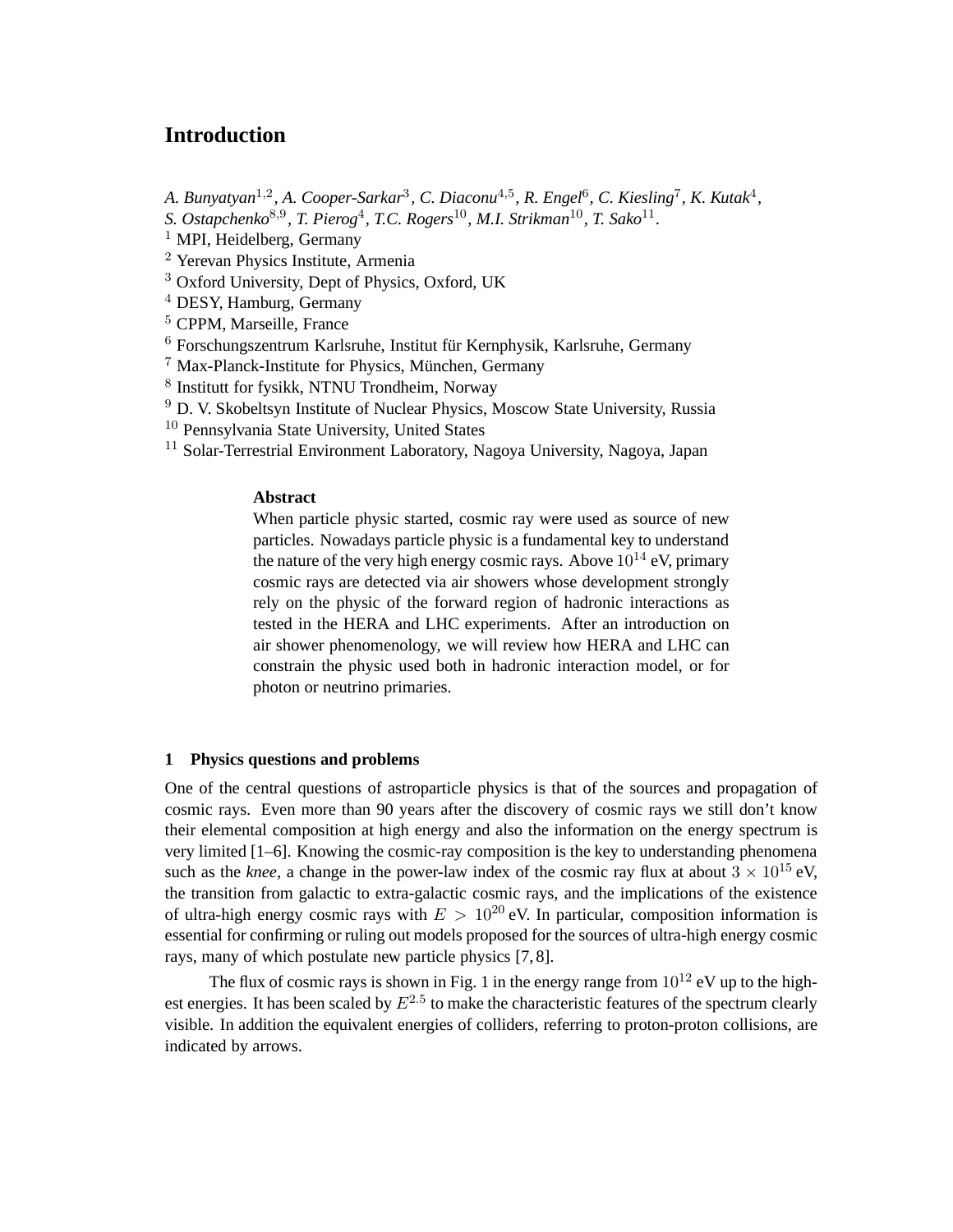

Fig. 1: All-particle flux of cosmic rays as obtained by direct measurements above the atmosphere by the ATIC [9], PROTON [10, 11], and RUNJOB [12] as well as results from air shower experiments. Shown are Tibet AS $\gamma$  results obtained with SIBYLL 2.1 [13], KASCADE data (interpreted with two hadronic interaction models) [14], preliminary KASCADE-Grande results [15], and Akeno data [16,17]. The measurements at high energy are represented by HiRes-MIA [18, 19], HiRes I and II [20], and Auger [21].

The all-particle spectrum can be approximated by a broken power law  $\propto E^{\gamma}$  with a spectral index  $\gamma = -2.7$  below  $E_k \approx 4 \times 10^{15}$  eV. At the *knee*, the spectral index changes to  $\gamma \approx -3.1$ . The power law index changes again at about  $10^{18.5}$  eV, a feature that is called the *ankle*. At the very high end of the spectrum there seems to be a suppression of the flux. None of these features of the energy spectrum of cosmic rays is understood so far. In the following some of the related theoretical questions and models are presented for illustration.

• Knee. At the knee, the cosmic ray spectrum changes in a way that is very difficult to understand in models with a superposition of different sources, each producing a powerlaw flux. The knee could be feature of the acceleration process, it could be the result of propagation effects from the sources to Earth (leakage from the Galaxy), or it could be caused by new particle physics. Knowing the change of the elemental composition of cosmic rays through the knee energy region will help to distinguish some of the possible scenarios. Acceleration and propagation models of the knee predict that the spectra of individual elements should each exhibit a knee, however at an energy that is scaled by the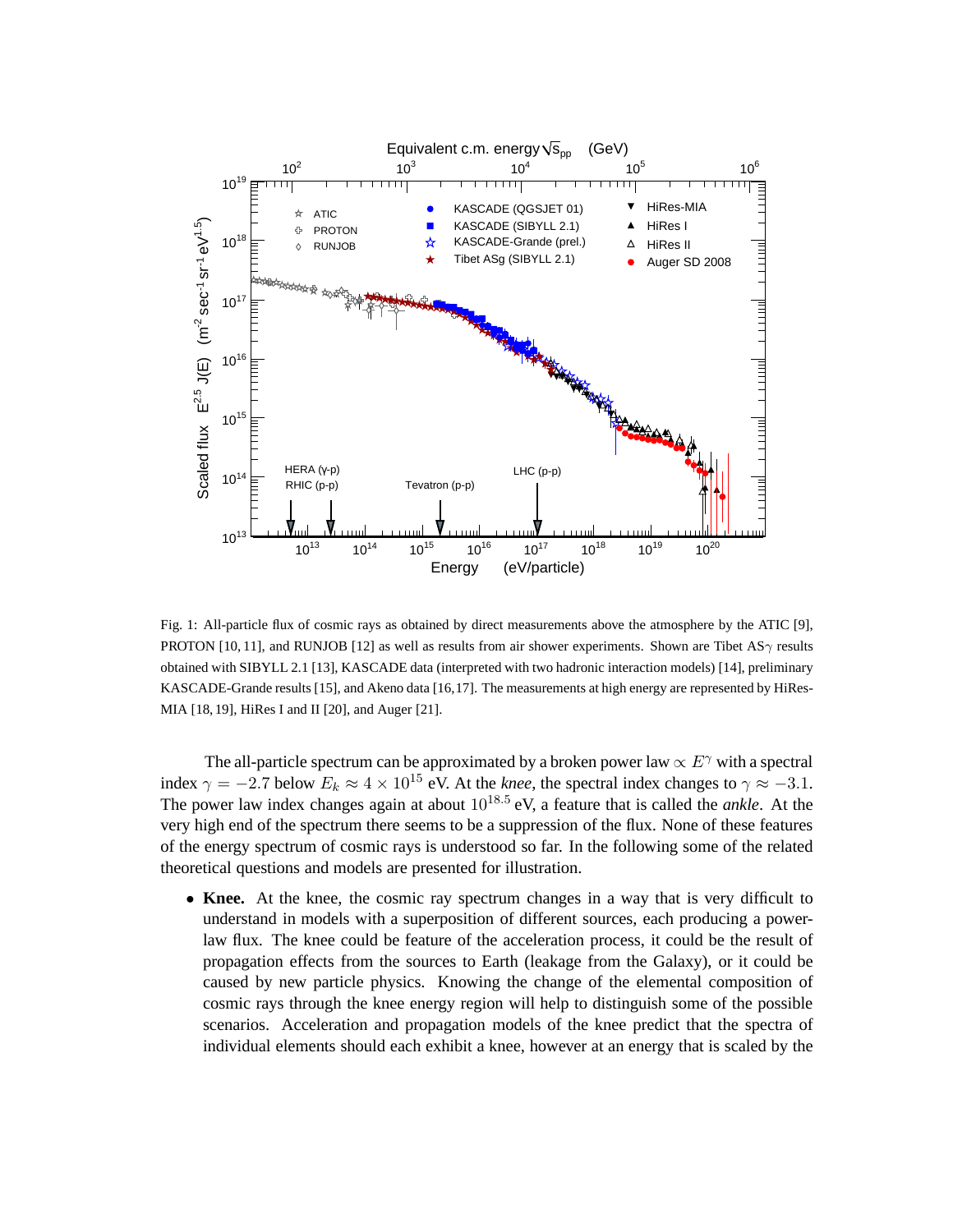charge of the particle due to the coupling to astrophysical magnetic fields (for example, [22]). In contrast, models postulating new interaction physics (for example, [23]) and the *cannon ball* model [24] predict a scaling proportional to the number of nucleons of the nucleus (i.e. mass number). A review of the different scenarios and their predictions can be found in, for example, [25].

- **Ankle.** The ankle is often regarded as a signature of the transition from Galactic to extragalactic cosmic rays. Such a transition is expected in this energy range because of the strength of the Galactic magnetic fields being of the order of  $3 \mu$ G [26]. Particles with energies above  $10^{19}$  eV are not confined to the Galaxy. The exact energy of the transition is not known [27]. In the dip model the ankle is a result of the propagation of ultra-high energy cosmic rays through the microwave background radiation [28,29]. Within this model, ultra-high energy cosmic rays have to be dominated by protons. Other models of the ankle explain the feature in the spectrum by the superposition of different power laws from Galactic and extragalactic sources [4, 30, 31]. In such a scenario the composition would most likely be mixed with contributions from both light and heavy elements, i.e. in the range from protons to iron nuclei.
- **Upper end of the spectrum.** A strong suppression of the particle flux above  $E =$  $7 \times 10^{19}$  eV is expected from the interaction of cosmic rays with the cosmic microwave background radiation, the Greisen-Zatsepin-Kuzmin (GZK) effect [32, 33]. Both protons and nuclei suffer significant energy losses when propagating over distances larger than  $\sim 100$  Mpc. On the other hand, the sources could have reached their upper limit of acceleration or injection power and we would be mistaken by attributing the observations just to the GZK suppression. In any case the sources of such high energy particles have to be rather exotic [34]. One would have to build the LHC with a circumference of the length of the orbit of the planet Mercury to reach the same energy with the currently available technology. Particles of such energies also probe Lorentz invariance at extreme energies [35,36] and hence allow to search for space-time fluctuations (for example, see [37, 38]).

To solve these questions, multi-messenger and multi-observable measurements are needed. First of all, the flux, composition and arrival direction distribution of cosmic rays will have to measured with high statistics and precision. Secondly, complementary information obtained from observing secondary particle fluxes (gamma-rays and neutrinos) will greatly help to disentangle different source and propagation scenarios [39, 40].

At energies above  $10^5$  GeV, the flux of cosmic rays is so low that it cannot be measured directly using particle detectors. Therefore all cosmic-ray measurements of higher energy are based on analyzing the secondary particle showers, called extensive air showers, which they produce in the atmosphere of the Earth. To interpret the characteristics of extensive air showers in terms of primary particle type and energy, detailed modeling of the various interaction and decay processes of the shower particles is needed (for example, see [41, 42]). In particular, the elemental composition of the cosmic-ray flux reconstructed form air shower data depends very much on the assumptions on hadronic multiparticle production.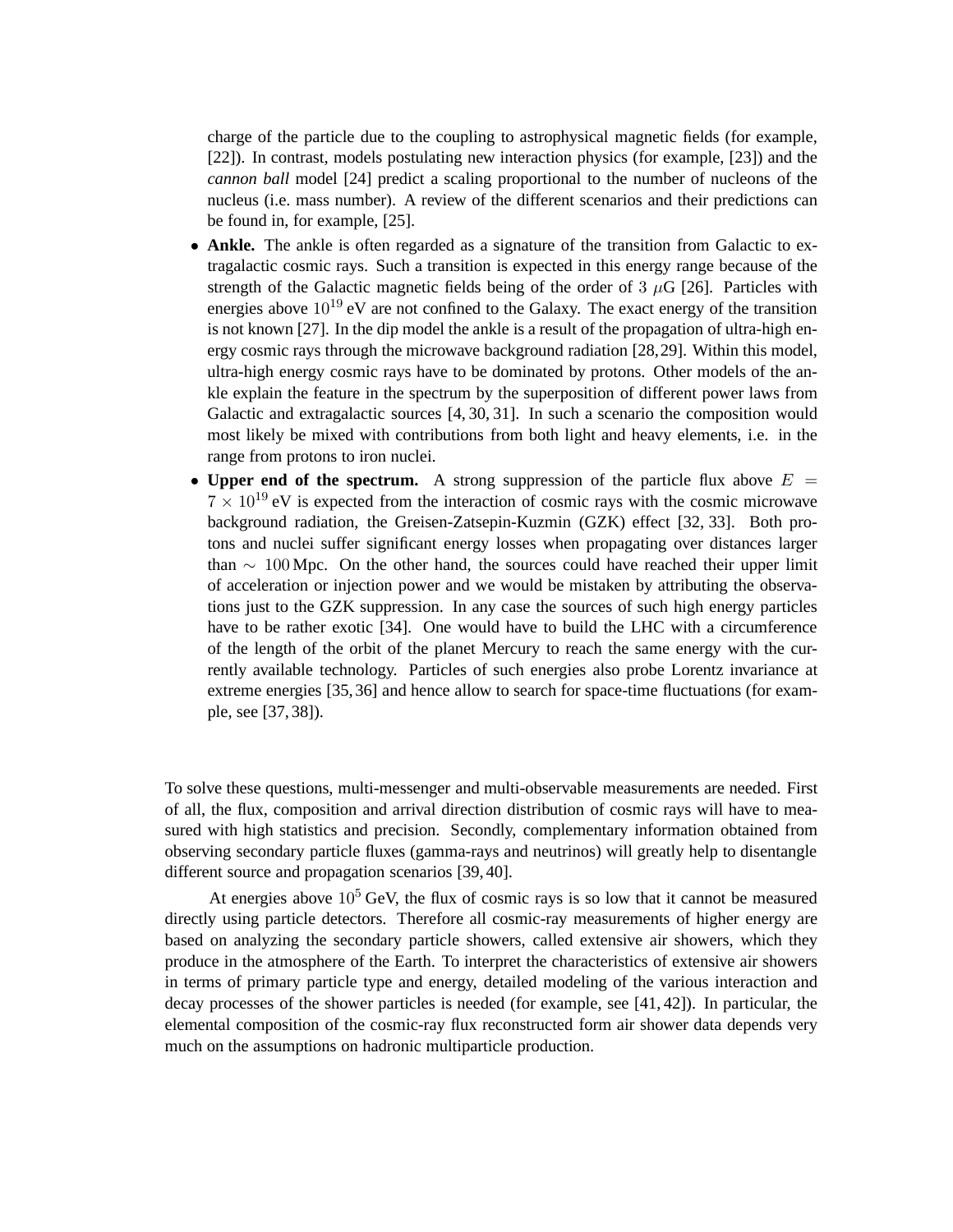#### **2 Air shower phenomenology and hadronic interactions**

A commonly employed technique to observe air showers is the measurement of secondary particles (electrons, photons and muons) reaching the ground [2]. Using an array of particle detectors (for example, sensitive to  $e^{\pm}$  and  $\mu^{\pm}$ ), the arrival direction and information on mass and energy of the primary cosmic ray can be reconstructed. The main observables are the number and the lateral and temporal distributions of the different secondary particles. At energies above  $\sim 10^{17}$ eV, the longitudinal profile of a shower can be directly observed by measuring the fluorescence light induced by the charged particles traversing the atmosphere [43]. Two main observables can be extracted from the longitudinal shower profile: the energy deposit or the number of particles,  $N_{\text{max}}$ , at the shower maximum and  $X_{\text{max}}$ , the atmospheric depth of the maximum. Again, these quantities can be used to estimate the energy and mass of the primary particles. Showerto-shower fluctuations of all observables make it impossible to derive the mass of the primary particle on a shower-to-shower basis. On the other hand, these fluctuations provide very useful and complementary composition information.

To qualitatively understand the dependence of the air shower development on some basic parameters of particle interaction, decay, and production, a very simple toy model can be used. Although initially developed for electromagnetic (EM) showers [44] it can also be applied to hadronic showers [45].

First we consider a simplified electromagnetic shower of only one particle type. A particle of energy E produces in an interaction two new particles of the same type with energies  $E/2$ , after a fixed interaction length of  $\lambda_e$ . With *n* being the number of generations (consecutive interactions), the number of particles at a given depth  $X = n \cdot \lambda_e$  follows from

$$
N(X) = 2^n = 2^{X/\lambda_e},\tag{1}
$$

with the energy  $E$  per particle for a given primary energy  $E_0$  being

$$
E(X) = \frac{E_0}{2^{X/\lambda_e}}.\tag{2}
$$

Defining the critical energy  $E_c$  ( $\sim 85$  MeV in air) as the energy below which continuous energy loss processes (i.e. ionization) dominate over particle production, one can make the assumption that the shower maximum is reached at a depth at which the energy of the secondary particles is degraded to  $E_c$ . Then two main shower observables are given by

$$
N_{\text{max}} = \frac{E_0}{E_c} \quad \text{and} \quad X_{\text{max}}^e(E_0) \sim \lambda_e \cdot \ln\left(\frac{E_0}{E_c}\right). \tag{3}
$$

Of course, this very simplified picture does not reproduce the detailed behavior of an EM shower, but two important features are well described: the number of particles at shower maximum is proportional to  $E_0$  and the depth of shower maximum depends logarithmically on the primary energy  $E_0$ .

Generalizing this idea, a hadronic interaction of a particle with energy  $E$  is assumed to produce  $n_{\text{tot}}$  new particles with energy  $E/n_{\text{tot}}$ , two third of which being charged particles  $n_{\text{ch}}$ (charged pions) and one third being neutral particles  $n_{\text{neut}}$  (neutral pions). Neutral particles decay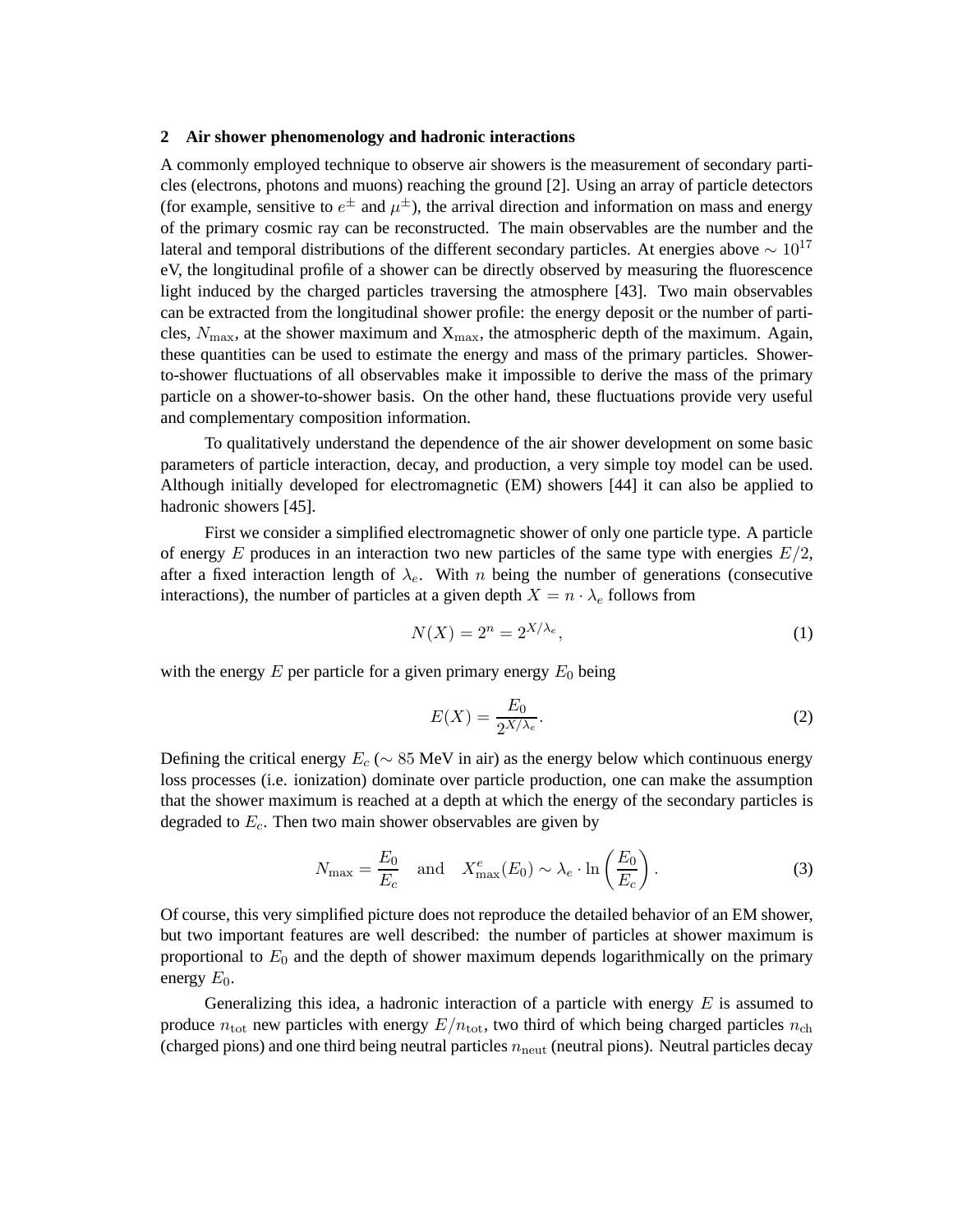immediately into em. particles particles ( $\pi$ <sup>0</sup>  $\rightarrow$  2 $\gamma$ ), feeding the em. shower component. After having traveled a distance corresponding to the mean interaction length  $\lambda_{\text{ine}}$ , charged particles re-interact with air nuclei as long as their energy exceeds some typical decay energy  $E_{\text{dec}}$ .

In the end, most of the energy of an air shower is carried by em. particles ( $\sim 90\%$  for  $n = 6$ ). The depth of shower maximum is given by that of the em. shower component,  $X_{\text{max}}^e$ . As the first hadronic interaction produces em. particles of energy  $\sim E_0/n_{\text{tot}}$  one gets

$$
X_{\text{max}}(E_0) \sim \lambda_{\text{ine}} + X_{\text{max}}^e(E_0/n_{\text{tot}}) \tag{4}
$$

$$
\sim \lambda_{\text{ine}} + \lambda_e \cdot \ln\left(\frac{E_0}{n_{\text{tot}}E_c}\right),\tag{5}
$$

where  $\lambda_{\text{ine}}$  is the hadronic interaction length. This simplified expression for the shower depth of maximum neglects the em. sub-showers initiated by hadrons of later generations. The inclusion of higher hadronic generations does not change the structure of Eq. (5), see [46].

Following [45], we assume that all charged hadrons decay into muons when their energy reaches  $E_{\text{dec}}$ . By construction, charged particles will reach the energy  $E_{\text{dec}}$  after *n* interactions

$$
E_{\text{dec}} = \frac{E_0}{(n_{\text{tot}})^n}.\tag{6}
$$

Since one muon is produced in the decay of each charged particle, we get for the number of muons in an hadronic shower

$$
N_{\mu} = n_{\rm ch}^{n} = \left(\frac{E_{0}}{E_{\rm dec}}\right)^{\alpha},\tag{7}
$$

with  $\alpha = \ln n_{\text{ch}} / \ln n_{\text{tot}} \approx 0.82 \dots 0.95$  [46, 47]. The number of muons produced in an air shower depends not only on the primary energy and air density, but also on the charged and total particle multiplicities of hadronic interactions.

In case of showers initiated by nuclei, one can use the superposition model to deduce the expectation value for inclusive observables [48]. In this model, a nucleus with mass  $A$  and energy  $E_0$  is considered as A independent nucleons with energy  $E_h = E_0/A$ . This leads to

$$
N_{\text{max}}^A \approx A \cdot \frac{E_\text{h}}{E_c} = \frac{E_0}{E_c} = N_{\text{max}} \tag{8}
$$

$$
X_{\text{max}}^A \approx X_{\text{max}}(E_0/A) \tag{9}
$$

$$
N_{\mu}^{A} \approx A \cdot \left(\frac{E_0/A}{E_{\text{dec}}}\right)^{\alpha} = A^{1-\alpha} \cdot N_{\mu}.
$$
 (10)

There is no mass dependence of the number of charged particles at shower maximum. The number of muons and the depth of maximum depend on the mass of the primary particle. The heavier the shower-initiating particle the more muons are expected for a given primary energy. For example, an iron-induced shower has about 1.4 times more muons than a proton shower of the same energy.

There are several code packages available for performing Monte Carlo simulations of extensive air showers. The more frequently used programs are AIRES [50], CORSIKA [51],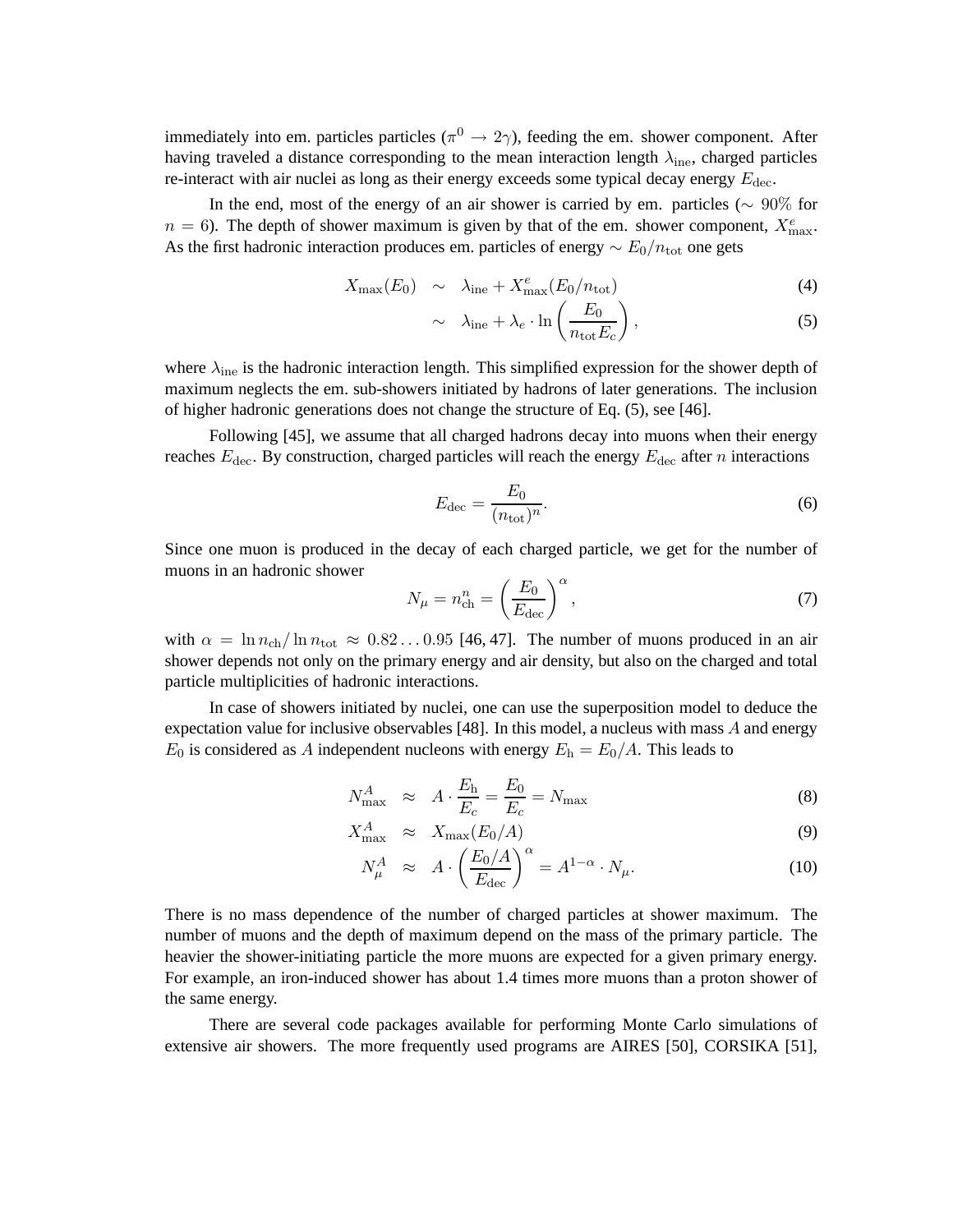

Fig. 2: Predictions for air shower observables for proton-, iron- and photon-induced showers. Left panel: Shown are the correlation between the number of electrons and muons at ground as expected with different hadronic interaction models (see text) [49]. Right panel: compilation of data of the mean depth of shower maximum and model predictions [49].

CONEX [52], SENECA [53], MOCCA [54], and COSMOS [55]. These packages provide either self-made hadronic interaction models that cover the full energy range from the particle production threshold to the highest energies or employ external models for the simulation of these interactions. Due to the different methods of modeling, external hadronic interaction models are typically optimized for low- or high-energy interactions.

Low-energy models describe hadronic interactions in terms of intermediate resonances (for example, the isobar model) and parametrizations of data. They are applicable in the energy range from the single particle production threshold up to several hundred GeV. Models that are often applied in simulations are FLUKA (which is a complete cascade simulation package that includes both low- and high-energy models) [56], GHEISHA [57], UrQMD [58], and the more specialized code SOPHIA [59]. Low-energy models are typically well-tuned to the large number of data sets from fixed target measurements. Still the differences between the model predictions are significant and can lead to very different muon densities in air shower simulations [60, 61].

High-energy interaction models are typically very complex models and based on Regge theory [62], Gribov's Reggeon calculus [63], and perturbative QCD. Central elements of these models are the production of QCD minijets and the formation of QCD color strings that fragment into hadrons. The most frequently used models are QGSJET 01 [64,65] and II [66,67], SIBYLL 2.1 [48, 68, 69], EPOS 1.6 [70, 71] and DPMJET II [72] and III [73, 74]. The extrapolation of these models to very high energy depends on the internal structure of the model and the values of the tuned model parameters and is, in general, rather uncertain. Different extrapolations obtained within one model by varying the parameters can be found in [75, 76] and represent only a lower limit to the uncertainty of the predictions.

Monte Carlo models typically applied in high energy physics are not used for air shower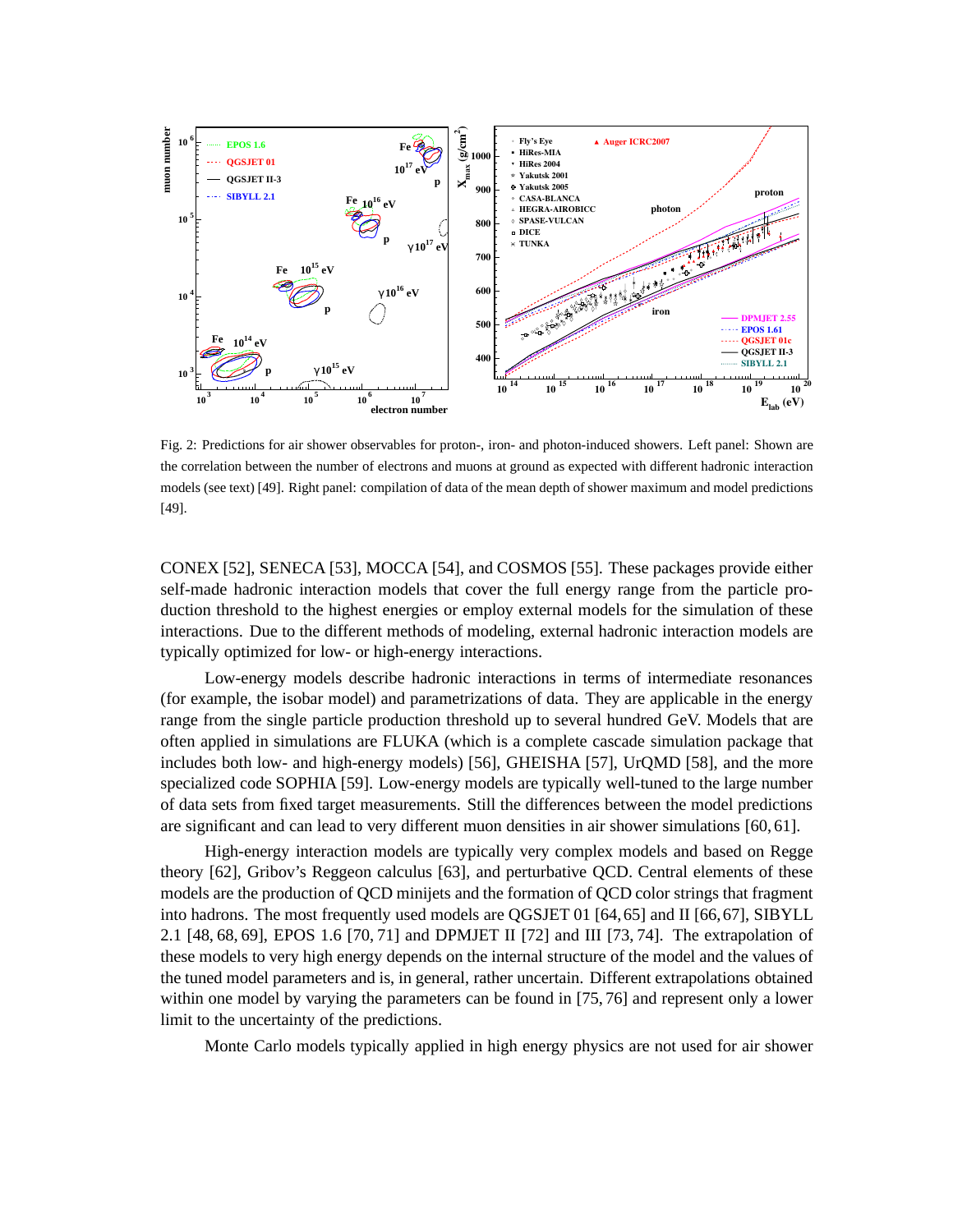simulations. Most of these models do not allow the simulation of particle production with air nuclei as target or are applicable in a rather limited energy range (however, see [77] for a study with HIJING [78]).

Detailed numerical simulations of extensive air showers confirm the overall functional relations between the shower energy, depth of shower maximum, and number of electrons and muons that have been derived within the simple Heitler-Matthews model. The expected correlation between the number of electrons and muons at a surface detector at sea level is shown in Fig. 2. The simulations were made for vertical showers with the air shower simulation package CORSIKA [51]. The predictions obtained for the interaction models QGSJET 01, QGSJET II.03, SIBYLL 2.1, and EPOS 1.6 are compared. While there is a reasonable discrimination power at low energy, the model-induced uncertainties do not allow us to discriminate between even the most extreme composition assumptions at ultra-high energy if only the number of muons and electrons is measured. The situation seems to be a somewhat better in case of the mean depth of shower maximum, but the model uncertainties are still very large.

It can be concluded from both simple cascade models of air showers and numerical studies [54,75,76,79] that the following characteristics of hadronic interactions are of central importance to air shower predictions

- Inelastic cross section for proton-air and pion/kaon-air interactions,
- Ratio between neutral and charged secondary particles (in other words,  $\pi^0$  and all other particles),
- Energy distribution of the most energetic secondary particles,
- Multiplicity of high energy secondary particles,
- Scaling or scaling violation of secondary particle distributions,
- Cross section for diffractive dissociation (i.e. low-multiplicity events).

It is clear that hadronic interactions at both high and low energies are influencing the model predictions for air showers. Low-energy interactions do not influence the depth of shower maximum very much but are of direct relevance to the muon density at large lateral distance from the shower core, see [60, 61, 80].

## **3 Limitations of air shower simulations**

Before discussing shortcomings of air shower simulations it has to be emphasized that modern simulation packages provide a very good overall description of air shower observables. The situation has very much improved in comparison to the early days of air shower simulation [81].

Modern cosmic-ray detectors like KASCADE [82] and the Pierre Auger Observatory [83] measure several observables for each shower. By choosing different observables, the model dependence of the reconstructed energy and primary particle mass can be estimated. Studies show that the uncertainty in interpreting the data from these experiments is dominated by the uncertainty in predicting hadronic multi-particle production in extensive air showers. In the following we will discuss some representative examples that illustrate the limitations of currently available hadronic interaction models and air shower simulation tools.

The KASCADE Collaboration analyzed the measured number of electrons and muons at detector level to derive the primary energy and composition of the showers in the knee energy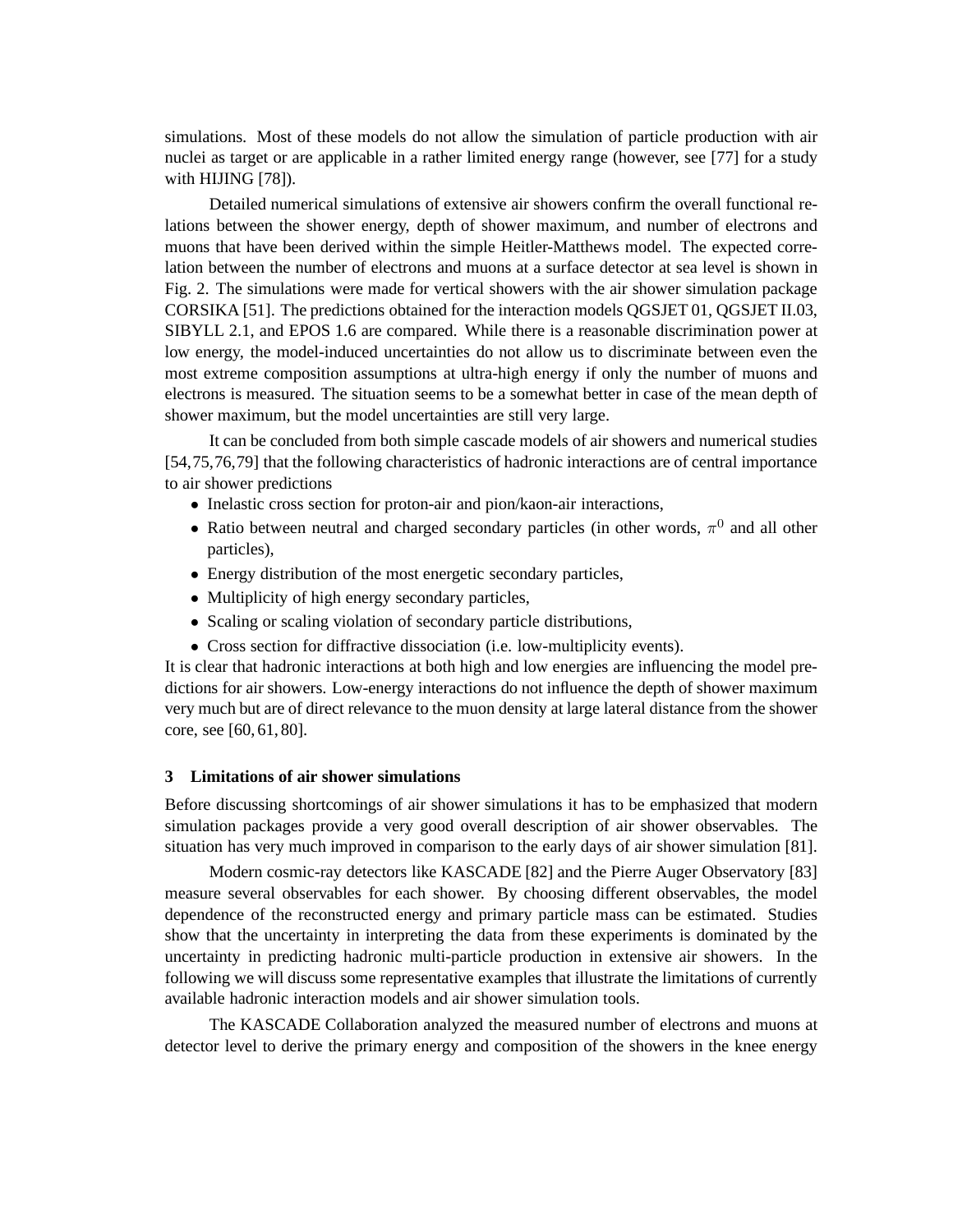

Fig. 3: Cosmic-ray flux for five elemental groups in the knee energy range as derived from KASCADE data using the hadronic interaction models OGSJET 01 (left panel) and SIBYLL 2.1 (right panel) [82].

region. Having collected more than 40 million showers it is still not possible to obtain a clear picture of the elemental composition [14]. Applying different hadronic interaction models leads to significantly different fluxes for the elemental groups considered in the analysis, see Fig. 3. In particular, the fundamental question of having a mass- or charge-dependent scaling of the knee positions of the individual flux components cannot be answered. Moreover, in an earlier study the KASCADE Collab. showed that selecting different observables gives inconsistent composition results even if the same hadronic interaction model is employed in the analysis [84].

A comparison of the world data set on electron-muon based and  $X_{\text{max}}$  based composition measurements, using the same hadronic interaction models, shows a systematic inconsistency between composition results based on surface detector data and that based on the measurement of the mean depth of shower maximum [85]. Analysis of the surface detector data indicate a heavier primary composition than one would expect from  $\langle X_{\text{max}} \rangle$  data. This is most clearly found in experiments that measure both  $X_{\text{max}}$  and an observable related to the number of muons. For example, the prototype experiment HiRes-MIA [86] studied showers in the energy range from  $10^{17}$  to  $10^{18.5}$  eV. The measured muon densities at 600 m from the core could only be interpreted as iron-dominated composition, but the mean  $X_{\text{max}}$  indicated a transition to a proton-dominated composition [19].

The analysis of Auger data with QGSJET II [87] leads to a similar discrepancy at an energy of about  $10^{19}$  eV. Using universality features of very high energy showers  $E > 10^{18}$  eV, one can relate the electromagnetic shower size at a lateral distance of 1000 m to the shower energy and the depth of shower maximum [88, 89]. The employed universality features are the same for showers simulated with the interaction models QGSJET II and SIBYLl 2.1. Considering showers at different angles and employing the independently measured depth of shower maximum, the observed muon signal can be set in relation to the predicted muon signal as shown in Fig. 4. Adopting the nominal energy scale of the Auger fluorescence detectors, the number of muons at 1000 m from the core is found to be twice as large as predicted by simulations with proton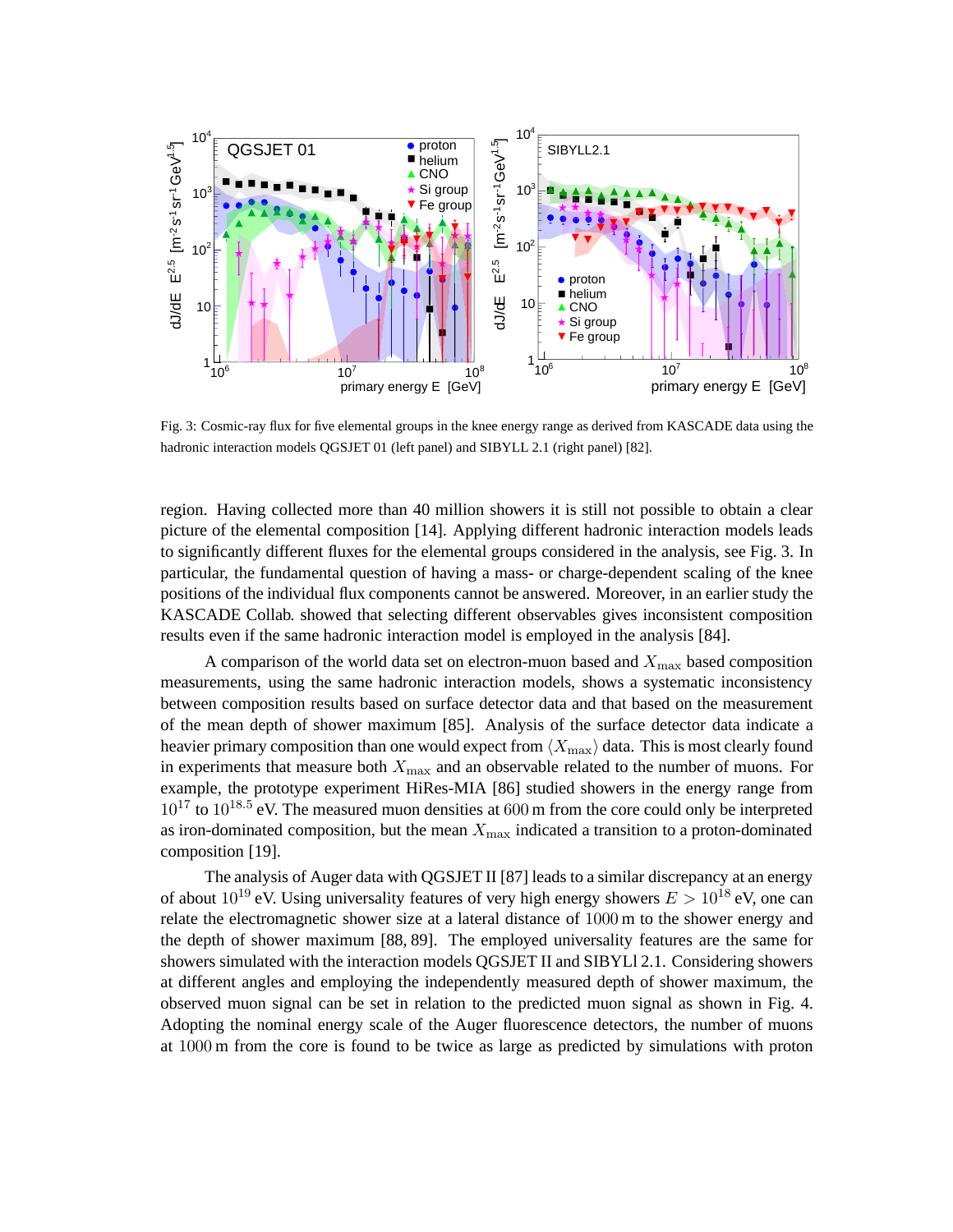

Fig. 4: Simulated and derived muon density as function of the detector depth relative to the depth of shower maximum, DG. The muon density is derived from Auger data at a distance of 1000 m from the shower core. The points show the prediction of simulations with QGSJET II and an energy increased by 30% relative to the reconstructed numinal shower energy, for details see [87].

showers. This number should be compared to that of iron-induced showers for which one expects a muon number increased by the factor 1.38 (QGSJET II) or 1.27 (SIBYLL 2.1). Increasing the energy scale by 30% as the constant intensity cut analysis of the data suggests and assuming a iron dominated composition seems to bring the surface detector data almost into agreement with the model predictions. On the other hand, the measured  $\langle X_{\rm max} \rangle$  data is at variance with an iron-dominated composition hypothesis at  $10^{19}$  eV.

# **4 Main sources of model uncertainties**

In the foreseeable future soft multi-particle production will not be calculable within QCD. Therefore the modeling of cosmic-ray interactions will continue to strongly depend on the input from accelerator experiments. There are two principal types of input needed for model building. First of all, data on cross sections, secondary particle distributions and multiplicities, as well as parton densities form the basis for tuning the parameters of the models. Secondly, guidance from further development and experimental verification of theoretical and phenomenological concepts and ideas will be crucial for model development.

At the current stage even the most fundamental question of scaling of secondary particle distributions in the forward phase space region cannot be answered<sup>1</sup>. Within some models very strong scaling violation of the distribution of leading particles is expected [90]. So far there is no experimental proof of such a scenario. If realized in nature, the implications will be profound and most of the very high energy cosmic ray data will have to be interpreted in terms of a light composition. The lack of data on hadron production in forward direction, with the exception of HERA measurements, is one of the main source of model uncertainties. The HERA measure-

<sup>&</sup>lt;sup>1</sup>Feynman scaling is, of course, violated for central particle production.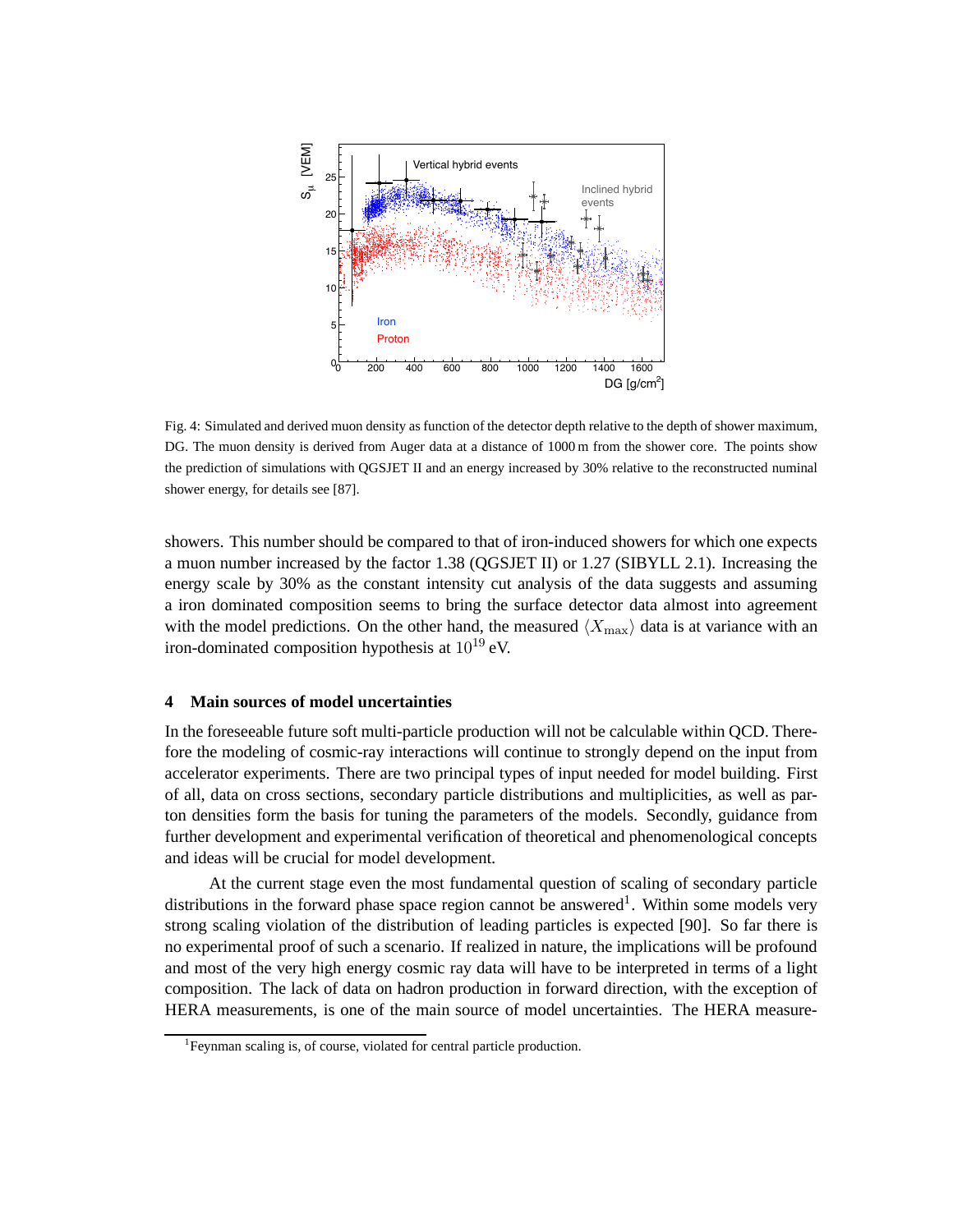ments of leading proton and neutron distributions are the only high energy data available and indicate surprisingly small scaling violations [91]. It has to be expected that the leading particle distribution is correlated with the centrality of the interaction, as found in heavy ion collisions. LHC data from the big experiments [92] and LHCf [93] will be of decisive importance in this respect.

The energy fraction transferred in an interaction to particles of very short lifetime, that decay to photons and electrons, is of direct relevance to air shower simulations. Currently the particle distribution of neutral pions is derived indirectly from the distributions of charged secondaries. With the exception of the UA7 [94], no high energy data of secondary  $\pi^0$  and photon distributions exist.

The extrapolation of the total and inelastic cross sections is currently hampered by the discrepant measurements from Tevatron experiments. Extrapolating the model cross section based on the CDF data [95] gives different air shower predictions than using the E710 [96] and E811 [97] data [76]. The measurement of the proton-proton cross section at LHC will reduce this uncertainty very much. Related to this cross section is, of course, the question of pion-proton and kaon-proton cross sections. The highest energy data available for the pion-nucleus cross section is that of SELEX [98]. There is no generally accepted theoretical model of how to extrapolate the ratio between proton-proton and meson-proton cross sections.

One further source of uncertainty stems from the fact that hadronic cross sections and secondary particle distributions are needed for the interaction with light nuclei in air shower simulations. At high energy, the calculation of such nuclear cross sections and particle distributions is not straightforward. At low energy, the Glauber approximation [99] is known to work remarkably well. Already the low-energy data indicates, however, the need for inelastic screening corrections for the calculation of which no reliable framework exists. For example, cross sections estimates based on air shower data indicate smaller particle production cross sections than current model extrapolations (see compilation in [100]).

One of the central theoretical questions that has to be addressed in all hadronic interaction models is that of the range of applicability of perturbative QCD. At high energy, most hadrons are produced in the fragmentation of minijets. It is of great importance to understand the correlations between individual parton-parton interactions, to which degree they can be considered independent from each other, their kinematic and color flow link to the remnants of the incoming hadrons, and the minimum momentum transfer for which such a picture can be applied. Closely related to this question is the modeling of non-linear effects in the low- $x$  parton evolution and possible saturation or high-density shadowing effects. HERA data is of direct relevance in this respect as are RHIC measurements too. A high density of partons can also influence string fragmentation and modify particle yields relative to those measured at low energy. There are different model predictions that address this point (see, for example, [70, 101–103]) but the experimental data are not conclusive.

## **References**

- [1] S. P. Swordy *et al.*, Astropart. Phys. **18**, 129 (2002), astro-ph/0202159.
- [2] A. Haungs, H. Rebel, and M. Roth, Rept. Prog. Phys. **66**, 1145 (2003).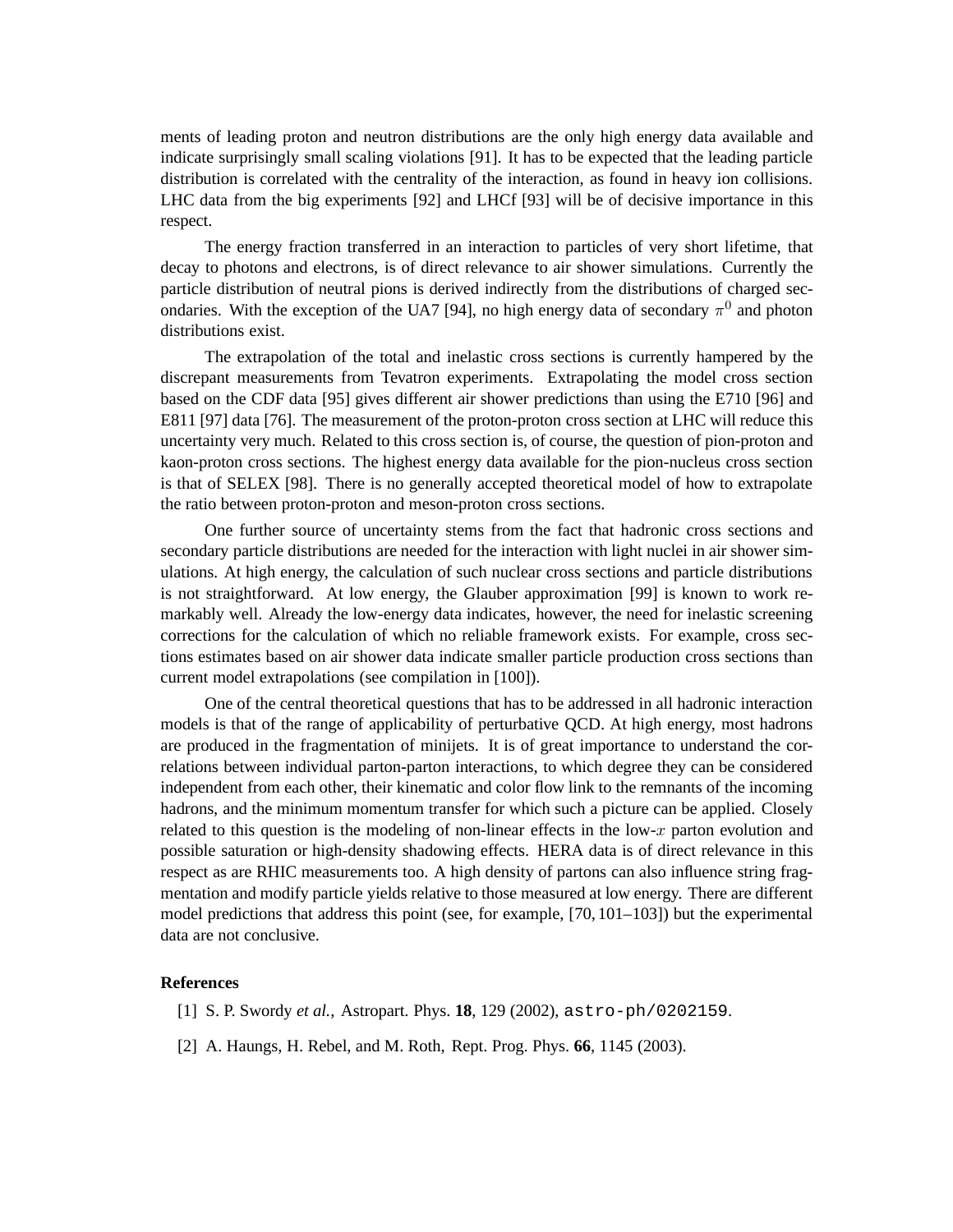- [3] R. Engel and H. Klages, Comptes Rendus Physique **5**, 505 (2004).
- [4] A. M. Hillas, J. Phys. **G31**, R95 (2005).
- [5] K.-H. Kampert, Nucl. Phys. Proc. Suppl. **165**, 294 (2007), arXiv:astro-ph/0611884.
- [6] K.-H. Kampert, J. Phys. Conf. Ser. **120**, 062002 (2008), arXiv:0801.1986 [astro-ph].
- [7] P. Bhattacharjee and G. Sigl, Phys. Rev. **D51**, 4079 (1995), astro-ph/9412053.
- [8] D. F. Torres and L. A. Anchordoqui, Rept. Prog. Phys. **67**, 1663 (2004), astro-ph/0402371.
- [9] ATIC-2 Collaboration, H. S. Ahn *et al.* Prepared for 28th International Cosmic Ray Conference (ICRC 2003), Tsukuba, Japan, 31 Jul - 7 Aug 2003, 1853-1856.
- [10] N. L. Grigorov *et al.*, Yad. Fiz. **11**, 1058 (1970).
- [11] N. L. Grigorov *et al.* Proc. of 12th Int. Cosmic Ray Conf. (Hobart), vol. 2, p. 206, 1971.
- [12] RUNJOB Collaboration, V. A. Derbina *et al.*, Astrophys. J. **628**, L41 (2005).
- [13] Tibet ASγ Collaboration, M. Amenomori *et al.*, Astrophys. J. **678**, 1165 (2008), arXiv:0801.1803 [hep-ex].
- [14] KASCADE Collaboration, T. Antoni *et al.*, Astropart. Phys. **24**, 1 (2005), astro-ph/0505413.
- [15] A. Haungs *et al.* To appear in Proc. of XIV ISVHECRI 2006, Weihai, China, 2006.
- [16] M. Nagano *et al.*, J. Phys. **G10**, 1295 (1984).
- [17] M. Nagano *et al.*, J. Phys. **G18**, 423 (1992).
- [18] HiRes-MIA Collaboration, T. Abu-Zayyad *et al.*, Astrophys. J. **557**, 686 (2001), astro-ph/0010652.
- [19] HiRes-MIA Collaboration, T. Abu-Zayyad *et al.*, Phys. Rev. Lett. **84**, 4276 (2000), astro-ph/9911144.
- [20] HiRes Collaboration, R. Abbasi *et al.*, Phys. Rev. Lett. **100**, 101101 (2008), arXiv:astro-ph/0703099.
- [21] Pierre Auger Collaboration, J. Abraham *et al.*, Phys. Rev. Lett. **101**, 061101 (2008), arXiv:0806.4302 [astro-ph].
- [22] E. G. Berezhko and H. J. Voelk (2007), arXiv:0704.1715 [astro-ph].
- [23] A. A. Petrukhin, Nucl. Phys. Proc. Suppl. **151**, 57 (2006).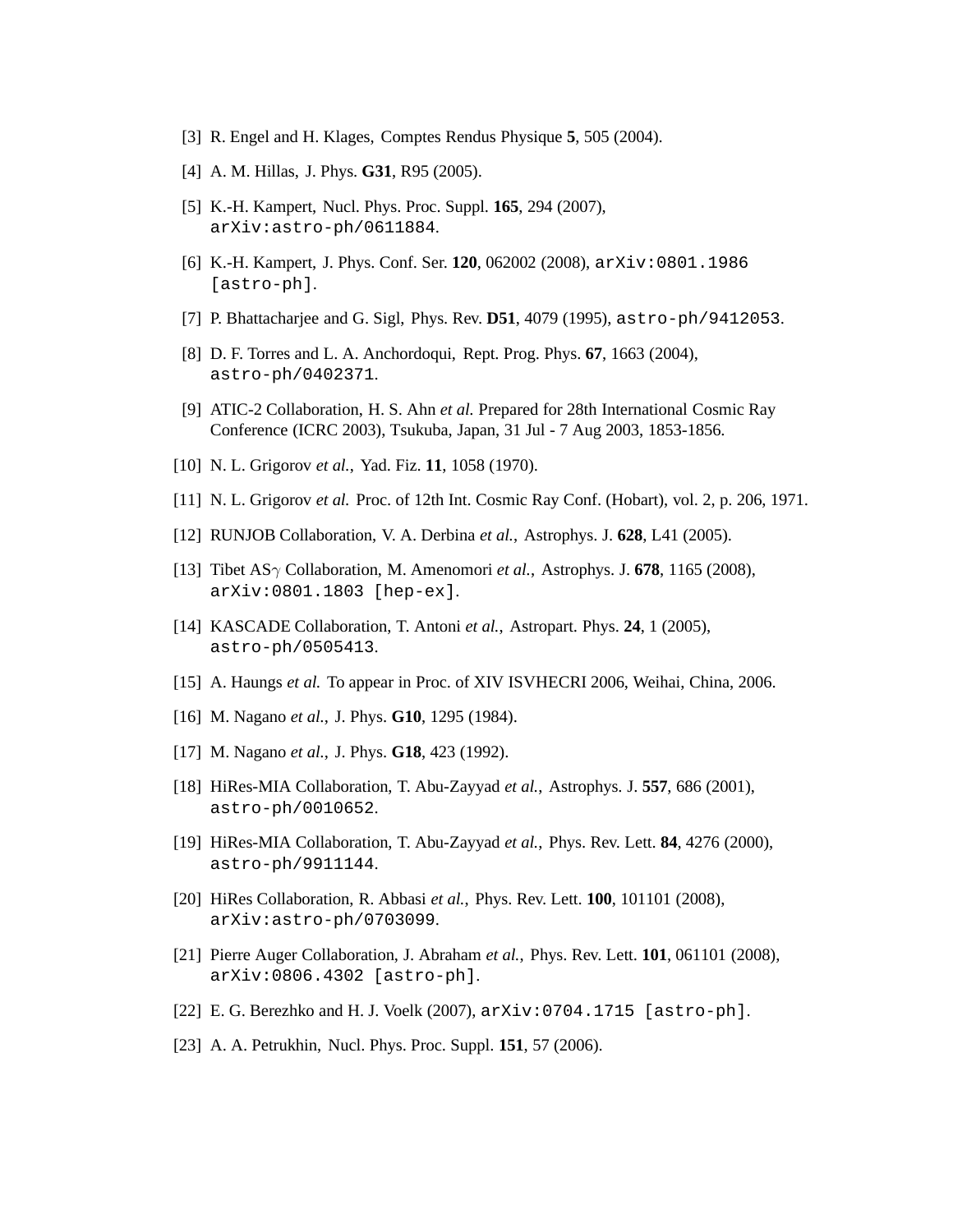- [24] A. Dar and A. De Rujula, Phys. Rep. **466**, 179 (2006), arXiv:hep-ph/0606199.
- [25] J. R. Hoerandel, Astropart. Phys. **19**, 193 (2003), arXiv:astro-ph/0210453.
- [26] J. L. Han, Nucl. Phys. Proc. Suppl. **175-176**, 62 (2008).
- [27] C. De Donato and G. A. Medina-Tanco (2008), arXiv:0807.4510 [astro-ph].
- [28] V. S. Berezinsky, S. I. Grigorieva, and B. I. Hnatyk, Astropart. Phys. **21**, 617 (2004), astro-ph/0403477.
- [29] R. Aloisio *et al.*, Astropart. Phys. **27**, 76 (2007), astro-ph/0608219.
- [30] T. Wibig and A. W. Wolfendale, J. Phys. **G31**, 255 (2005), astro-ph/0410624.
- [31] D. Allard, E. Parizot, and A. V. Olinto, Astropart. Phys. **27**, 61 (2007), astro-ph/0512345.
- [32] K. Greisen, Phys. Rev. Lett. **16**, 748 (1966).
- [33] G. T. Zatsepin and V. A. Kuzmin, J. Exp. Theor. Phys. Lett. **4**, 78 (1966).
- [34] A. M. Hillas, Ann. Rev. Astron. Astrophys. **22**, 425 (1984).
- [35] S. R. Coleman and S. L. Glashow, Phys. Rev. **D59**, 116008 (1999), hep-ph/9812418.
- [36] W. Bietenholz (2008), arXiv:0806.3713 [hep-ph].
- [37] F. R. Klinkhamer (2007), arXiv:0710.3075 [hep-ph]. Invited talk at 3rd Mexican Meeeting on Mathematicsal and Experimental Physics, Mexico City, Mexico, 10-14 Sep 2007.
- [38] S. T. Scully and F. W. Stecker (2008), arXiv:0811.2230 [astro-ph].
- [39] W. Hofmann, J. Phys. Conf. Ser. **120**, 062005 (2008).
- [40] J. K. Becker, Phys. Rept. **458**, 173 (2008), arXiv:0710.1557 [astro-ph].
- [41] J. Knapp, D. Heck, S. J. Sciutto, M. T. Dova, and M. Risse, Astropart. Phys. **19**, 77 (2003), arXiv:astro-ph/0206414.
- [42] L. Anchordoqui *et al.*, Ann. Phys. **314**, 145 (2004), hep-ph/0407020.
- [43] Fly's Eye Collaboration, R. M. Baltrusaitis *et al.*, Nucl. Instrum. Meth. **A240**, 410 (1985).
- [44] W. Heitler, *The Quantum Theory of Radiation*, third edition<sup>th</sup> edn. Oxford University Press, London, 1954.
- [45] J. Matthews, Astropart. Phys. **22**, 387 (2005).
- [46] J. Alvarez-Muniz, R. Engel, T. K. Gaisser, J. A. Ortiz, and T. Stanev, Phys. Rev. **D66**, 033011 (2002), astro-ph/0205302.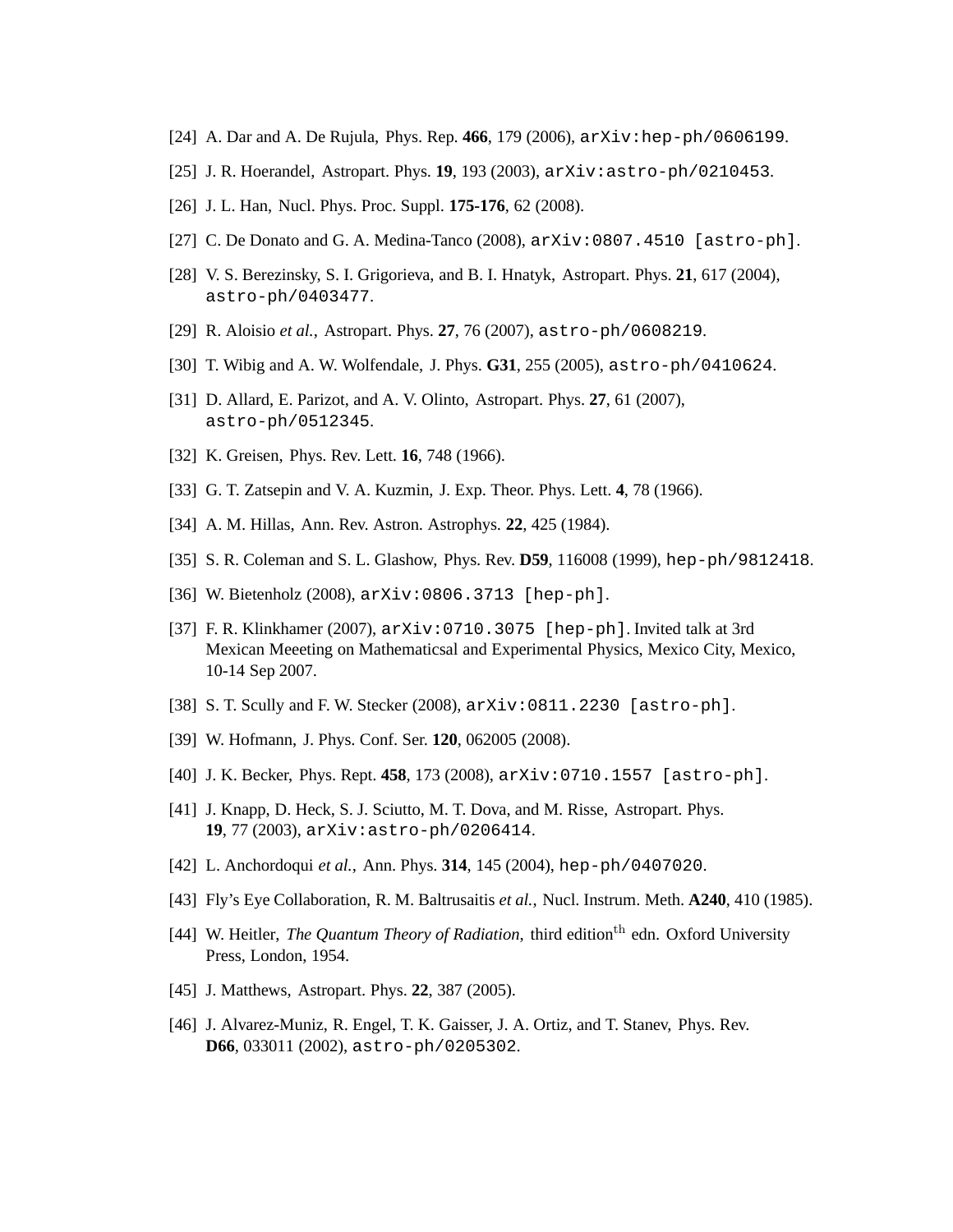- [47] T. Pierog, R. Engel, and D. Heck, Czech. J. Phys. **56**, A161 (2006), arXiv:astro-ph/0602190.
- [48] J. Engel, T. K. Gaisser, T. Stanev, and P. Lipari, Phys. Rev. **D46**, 5013 (1992).
- [49] D. Heck. Talk given at CORSIKA School 2008, see http://www-ik.fzk.de/corsika/corsika-school2008/ and private communication, 2008.
- [50] S. J. Sciutto (1999), astro-ph/9911331.
- [51] D. Heck, J. Knapp, J. Capdevielle, G. Schatz, and T. Thouw, *CORSIKA: a Monte Carlo code to simulate extensive air showers* (unpublished). Wissenschaftliche Berichte FZKA 6019, Forschungszentrum Karlsruhe, 1998.
- [52] T. Bergmann *et al.*, Astropart. Phys. **26**, 420 (2007), astro-ph/0606564.
- [53] H.-J. Drescher and G. R. Farrar, Phys. Rev. **D67**, 116001 (2003), astro-ph/0212018.
- [54] A. M. Hillas, Nucl. Phys. Proc. Suppl. **52B**, 29 (1997).
- [55] K. Kasahara *et al.*, *COSMOS* (unpublished). Http://cosmos.n.kanagawa-u.ac.jp/cosmosHome.
- [56] F. Ballarini *et al.*, J. Phys. Conf. Ser. **41**, 151 (2006).
- [57] H. Fesefeldt. Preprint PITHA-85/02, RWTH Aachen, 1985.
- [58] M. Bleicher *et al.*, J. Phys. G: Nucl. Part. Phys. **25**, 1859 (1999).
- [59] A. Mücke, R. Engel, J. P. Rachen, R. J. Protheroe, and T. Stanev, Comput. Phys. Commun. **124**, 290 (2000), astro-ph/9903478.
- [60] H.-J. Drescher, M. Bleicher, S. Soff, and H. Stoecker, Astropart. Phys. **21**, 87 (2004), astro-ph/0307453.
- [61] C. Meurer, J. Bluemer, R. Engel, A. Haungs, and M. Roth, Czech. J. Phys. **56**, A211 (2006), arXiv:astro-ph/0512536.
- [62] P. D. B. Collins, *An Introduction to Regge Theorie & High Energy Physics,*. Cambridge University Press,, Cambridge, 1977.
- [63] V. N. Gribov, Sov. Phys. JETP **26**, 414 (1968).
- [64] N. N. Kalmykov and S. S. Ostapchenko, Phys. Atom. Nucl. **56**, 346 (1993).
- [65] N. N. Kalmykov, S. S. Ostapchenko, and A. I. Pavlov, Nucl. Phys. Proc. Suppl. **52B**, 17 (1997).
- [66] S. Ostapchenko, Phys. Rev. **D74**, 014026 (2006), arXiv:hep-ph/0505259.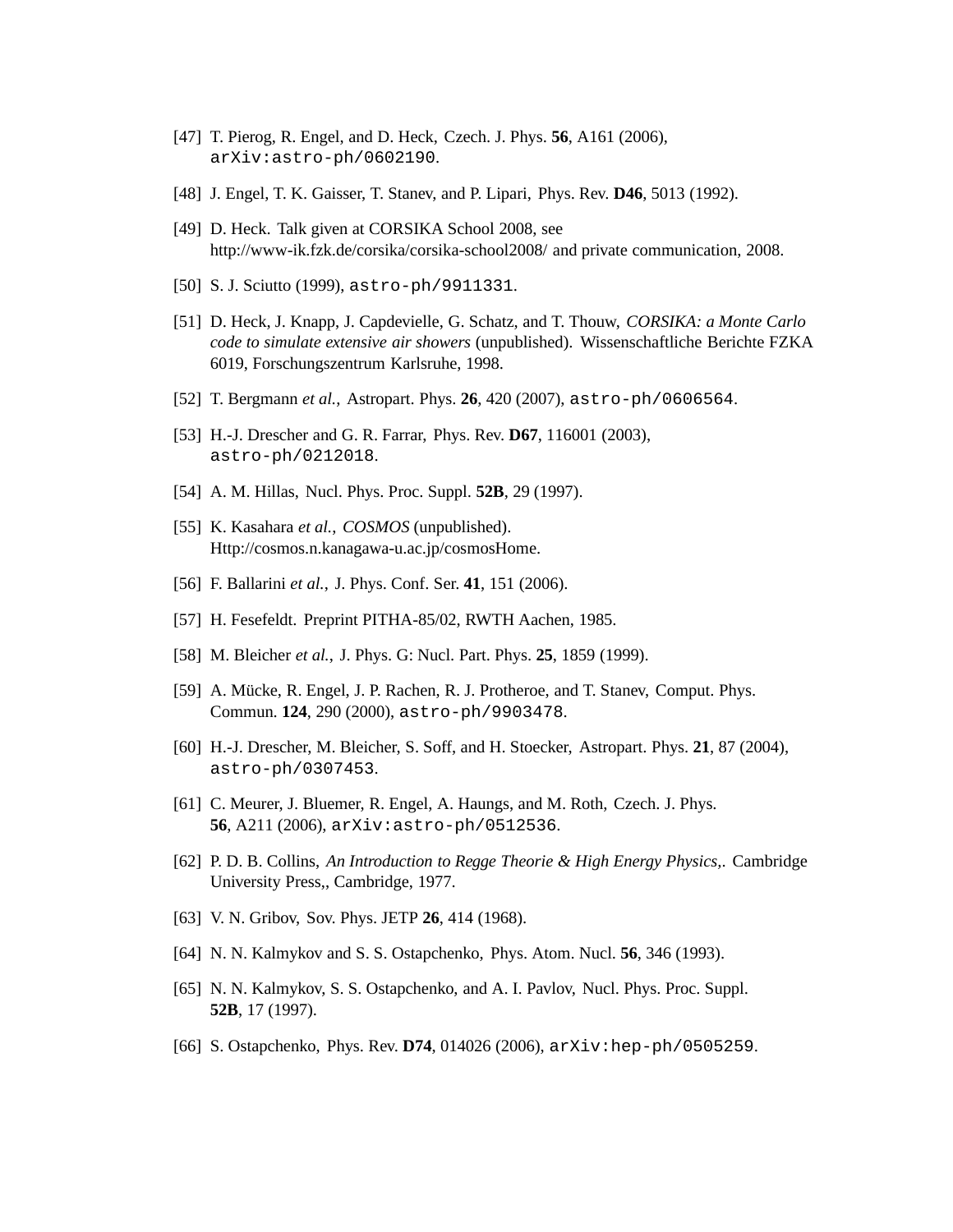- [67] S. Ostapchenko, Phys. Lett. **B636**, 40 (2006), arXiv:hep-ph/0602139.
- [68] R. S. Fletcher, T. K. Gaisser, P. Lipari, and T. Stanev, Phys. Rev. **D50**, 5710 (1994).
- [69] R. Engel, T. K. Gaisser, T. Stanev, and P. Lipari. Prepared for 26th International Cosmic Ray Conference (ICRC 99), Salt Lake City, Utah, 17-25 Aug 1999.
- [70] K. Werner, F.-M. Liu, and T. Pierog, Phys. Rev. **C74**, 044902 (2006), arXiv:hep-ph/0506232.
- [71] T. Pierog and K. Werner, Phys. Rev. Lett. **101**, 171101 (2008), arXiv:astro-ph/0611311.
- [72] J. Ranft, Phys. Rev. **D51**, 64 (1995).
- [73] S. Roesler, R. Engel, and J. Ranft, *The Monte Carlo event generator DPMJET-III at cosmic ray energies* (unpublished). Prepared for 27th International Cosmic Ray Conference (ICRC 2001), Hamburg, Germany, 7-15 Aug 2001, p. 439.
- [74] F. W. Bopp, J. Ranft, R. Engel, and S. Roesler, Phys. Rev. **C77**, 014904 (2008), hep-ph/0505035.
- [75] M. Zha, J. Knapp, and S. Ostapchenko (2003). Prepared for 28th International Cosmic Ray Conference (ICRC 2003), Tsukuba, Japan, 31 Jul - 7 Aug 2003, p. 515-518.
- [76] R. Engel, Nucl. Phys. Proc. Suppl. **122**, 40 (2003).
- [77] V. Topor Pop, M. Gyulassy, and H. Rebel, Astropart. Phys. **10**, 211 (1999), nucl-th/9809014.
- [78] M. Gyulassy and X.-N. Wang, Comput. Phys. Commun. **83**, 307 (1994), arXiv:nucl-th/9502021.
- [79] R. Luna, A. Zepeda, C. A. Garcia Canal, and S. J. Sciutto, Phys. Rev. **D70**, 114034 (2004), hep-ph/0408303.
- [80] H.-J. Drescher and G. R. Farrar, Astropart. Phys. **19**, 235 (2003), hep-ph/0206112.
- [81] T. K. Gaisser, R. J. Protheroe, K. E. Turver, and T. J. L. Mccomb, Rev. Mod. Phys. **50**, 859 (1978).
- [82] KASCADE Collaboration, T. Antoni *et al.*, Nucl. Instrum. Meth. **A513**, 490 (2003).
- [83] Pierre Auger Collaboration, J. Abraham *et al.*, Nucl. Instrum. Meth. **A523**, 50 (2004).
- [84] KASCADE Collaboration, T. Antoni *et al.*, Astropart. Phys. **16**, 245 (2002), astro-ph/0102443.
- [85] J. R. Hörandel, J. Phys. **G29**, 2439 (2003), astro-ph/0309010.
- [86] HiRes Collaboration, T. Abu-Zayyad *et al.*, Nucl. Instrum. Meth. **A450**, 253 (2000).